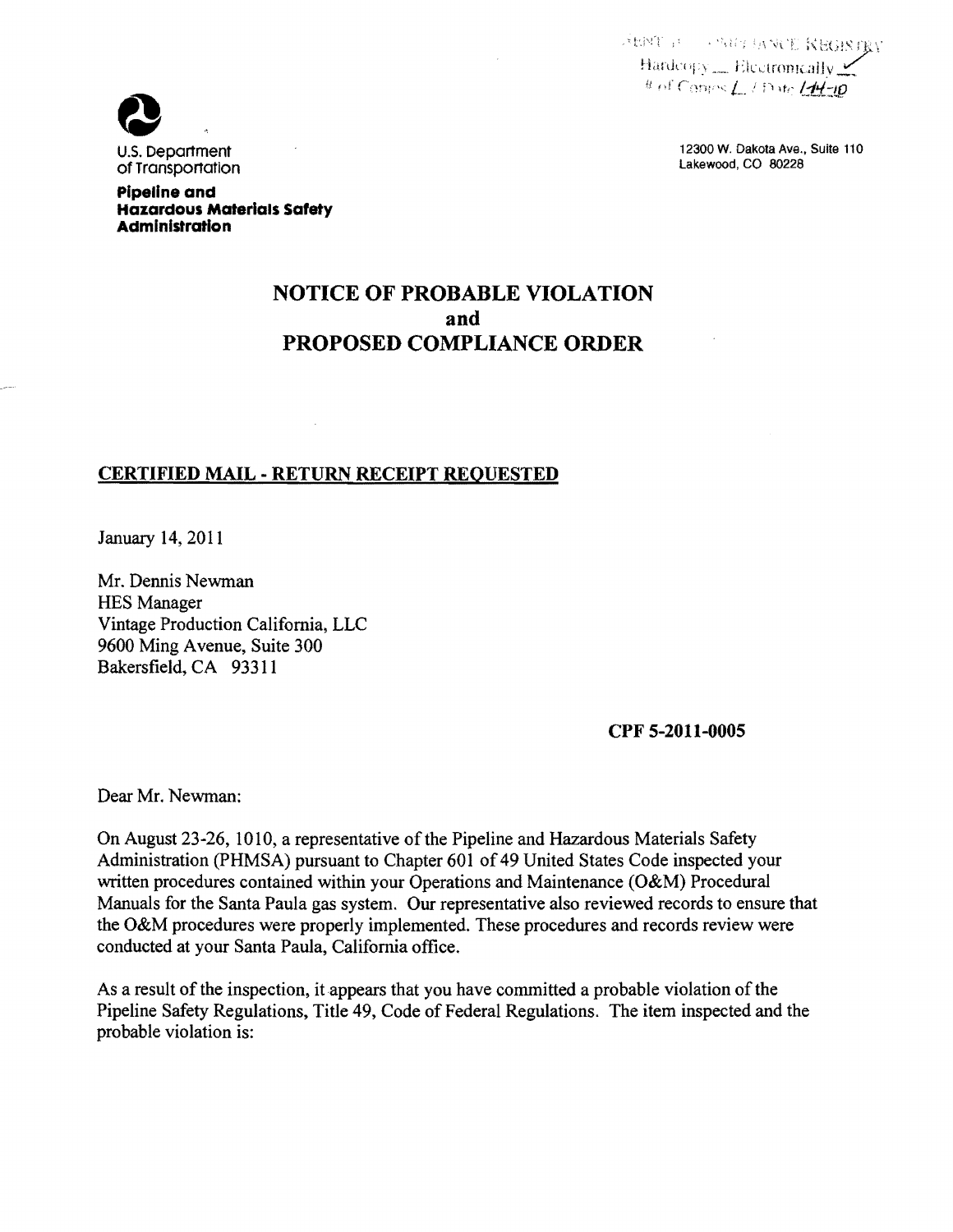1. §192.457 External corrosion control: Buried or submerged pipelines installed before August 1, 1971.

(a) Except for buried piping at compressor, regulator, and measuring stations, each buried or submerged transmission line installed before August 1, 1971, that has an effective external coating must be cathodically protected along the entire area that is effectively coated, in accordance with this subpart. For the purposes of this subpart, a pipeline does not have an effective external coating if its cathodic protection current requirements are substantially the same as if it were bare. The operator shall make tests to determine the cathodic protection current requirements.

(b) Except for cast iron or ductile iron, each of the following buried or submerged pipelines installed before August 1,1971, must be cathodically protected in accordance with this subpart in areas in which active corrosion is found:

#### (1) Bare or ineffectively coated transmission lines.

Vintage's high pressure sales gas pipeline from the Santa Clara Valley Gas Plant to the SoCal pipeline is not being cathodically protected. The pipeline, which was constructed in 1960, is partially coated with Polyken tape and Fusion Bonded Epoxy, but has no cathodic protection. Each buried transmission line installed before August 1, 1971, that has an effective external coating must be cathodically protected along the entire area that is effectively coated. If the pipeline is bare or ineffectively coated, it must be cathodically protected.

#### Proposed Compliance Order

With respect to item 1 pursuant to 49 United States Code  $\S$  60118, the Pipeline and Hazardous Materials Safety Administration proposes to issue a Compliance Order to Vintage Production California LLC. Please refer to the *Proposed Compliance Order,* which is enclosed and made a part of this Notice.

#### Response to this Notice

Enclosed as part of this Notice is a document entitled *Response Options for Pipeline Operators in Compliance Proceedings.* Please refer to this document and note the response options. Be advised that all material you submit in response to this enforcement action is subject to being made publicly available. If you believe that any portion of your responsive material qualifies for confidential treatment under 5 U.S.C. 552(b), along with the complete original document you must provide a second copy of the document with the portions you believe qualify for confidential treatment redacted and an explanation of why you believe the redacted information qualifies for confidential treatment under 5 U.S.C. 552(b). If you do not respond within 30 days ofreceipt of this Notice, this constitutes a waiver of your right to contest the allegations in this Notice and authorizes the Associate Administrator for Pipeline Safety to find facts as alleged in this Notice without further notice to you and to issue a Final Order.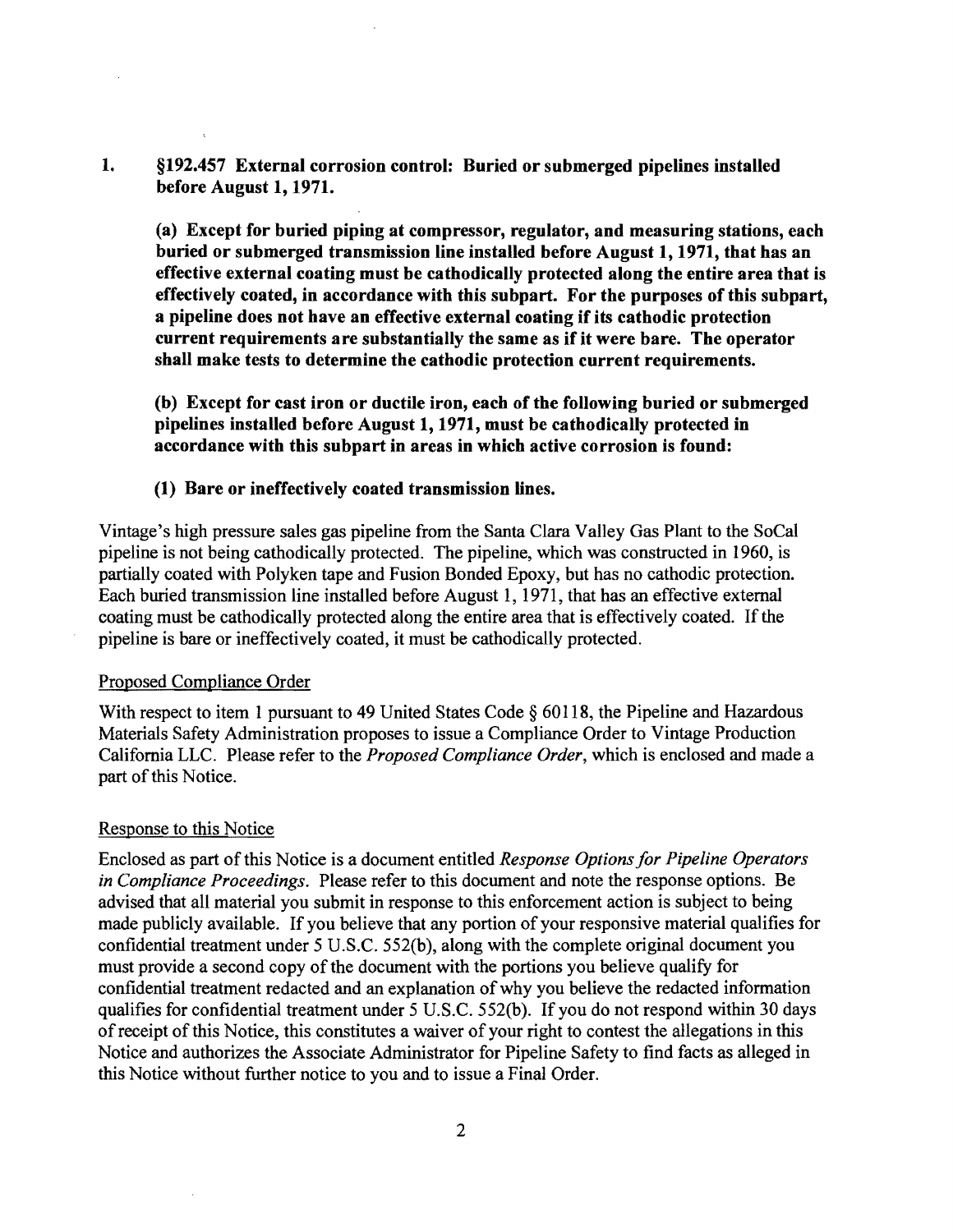In your correspondence on this matter, please refer to **CPF 5-2011-0005** and for each document you submit, please provide a copy in electronic format whenever possible.

Sincerely,  $\mathcal{U}$  ,  $\mathcal{U}$  ,  $\mathcal{U}$  ,  $\mathcal{U}$ Chris Hoidal C

Director, Western Region Pipeline and Hazardous Materials Safety Administration

Enclosures: *Proposed Compliance Order Response Options for Pipeline Operators in Compliance Proceedings* 

cc: PHP-60 Compliance Registry PHP-500 H. Monfared (#128422)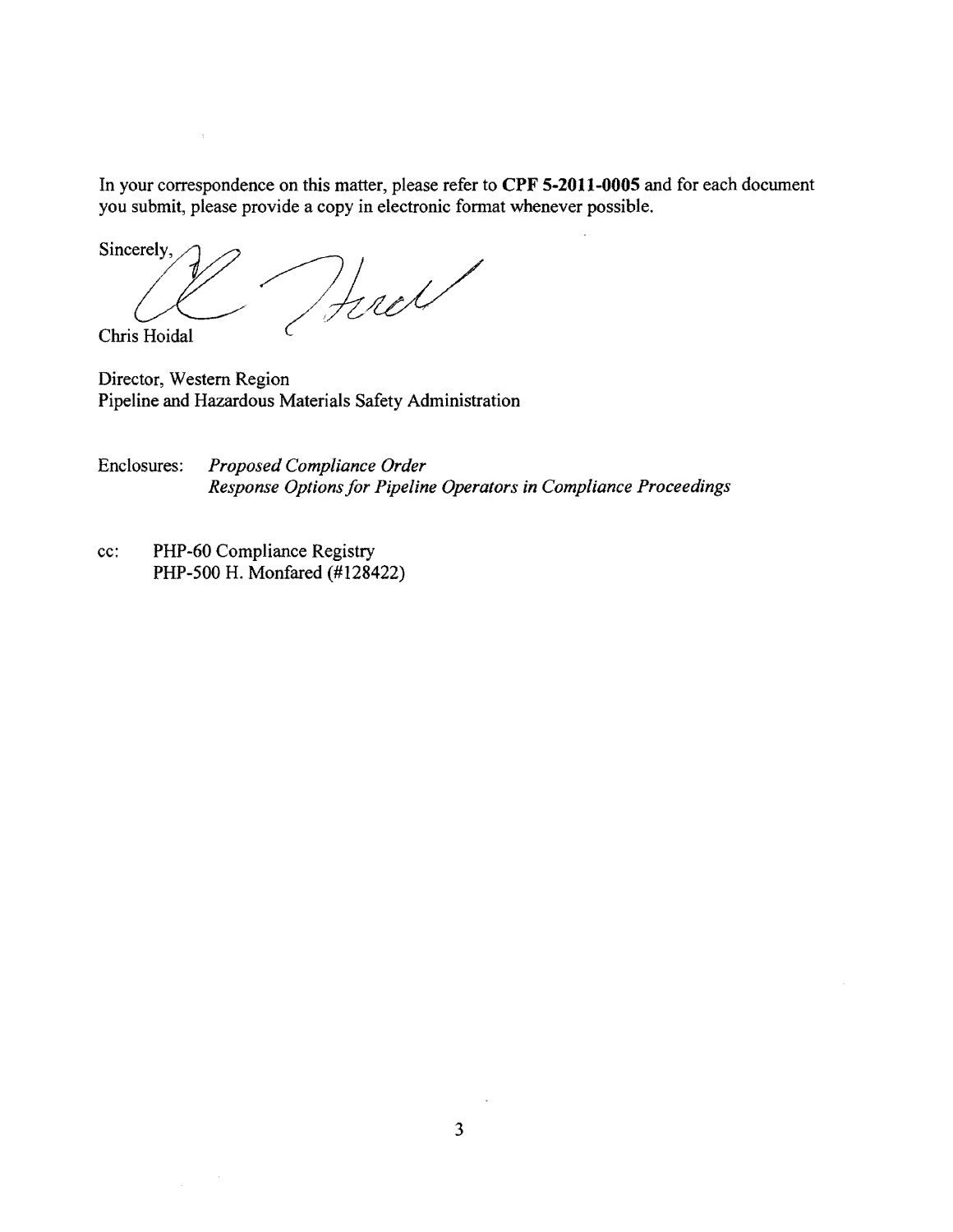## **PROPOSED COMPLIANCE ORDER**

Pursuant to 49 United States Code § 60118, the Pipeline and Hazardous Materials Safety Administration (PHMSA) proposes to issue to Vintage Production California LLC a Compliance Order incorporating the following remedial requirements to ensure the compliance of Vintage Production California LLC with the pipeline safety regulations:

- 1. In regard to Item Number 1 of the Notice pertaining to high pressure sales pipeline from Santa Clara Valley Gas Plant to SoCal pipeline not being cathodically protected, Vintage Production California LLC must install cathodic protection to this pipeline.
- 2. Vintage Production California LLC shall maintain documentation of the safety improvement costs associated with fulfilling this Compliance Order and submit the total to Chris Hoidal, Director, Western Region, Pipeline and Hazardous Materials Safety Administration. Costs shall be reported in two categories: 1) total cost associated with preparation/revision of plans, procedures, studies and analyses, and

2) total cost associated with replacements, additions and other changes to pipeline infrastructure.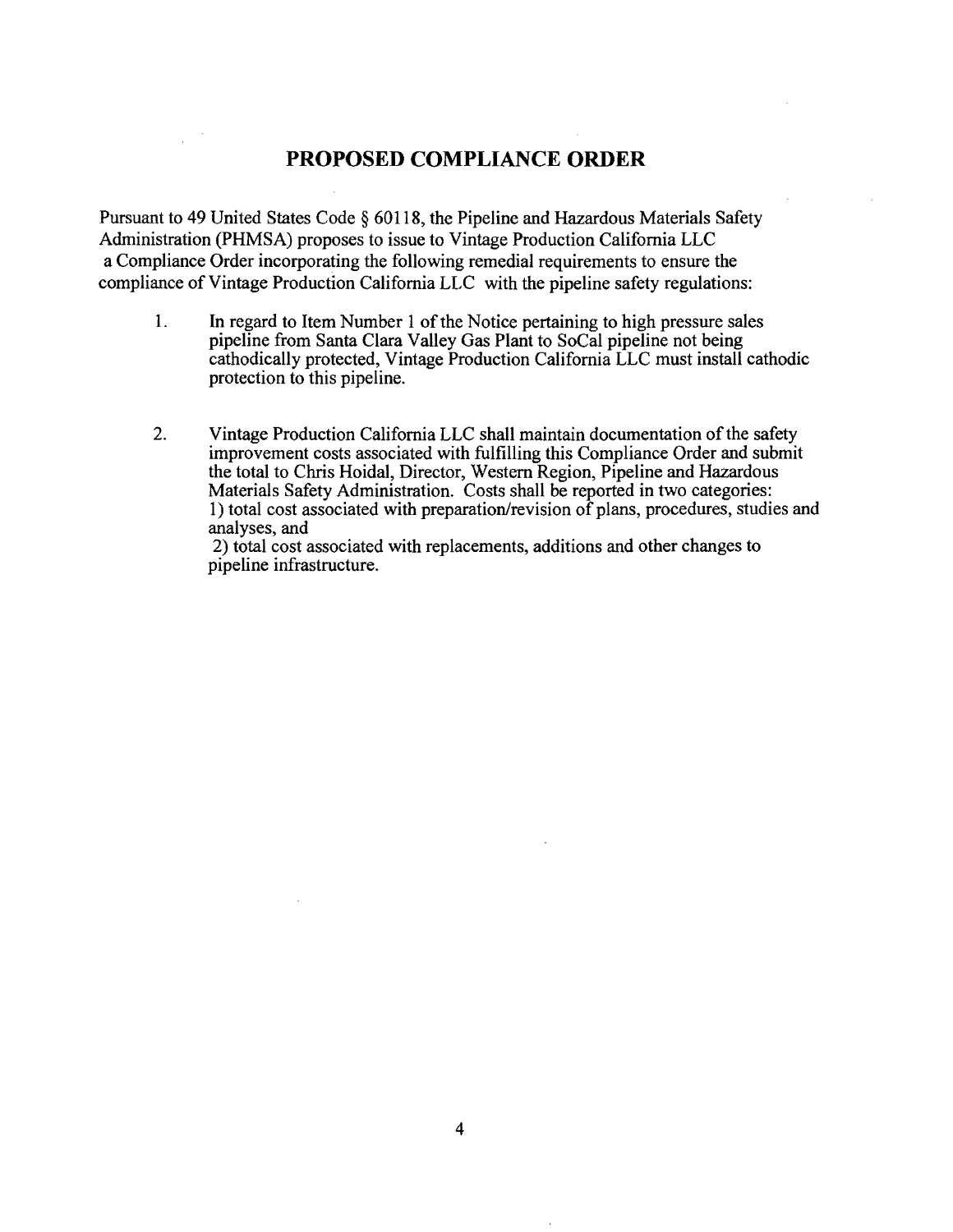# Response Options for Pipeline Operators in Compliance Proceedings

The requirements of49 C.F.R. Part 190, Subpart B (§§ 190.201-190.237) govern response to Notices issued by a Regional Director, Pipeline and Hazardous Materials Safety Administration (PHMSA).

Be advised that all material submitted by a respondent in response to an enforcement action is subject to being made publicly available. If you believe that any portion of your responsive material qualifies for confidential treatment under 5 U.S.C. 552(b), along with the complete original document you must provide a second copy of the document with the portions you believe qualify for confidential treatment redacted and an explanation of why you believe the redacted information qualifies for confidential treatment under 5 U.S.C. 552(b).

### I. Procedures for Responding to a NOTICE OF PROBABLE VIOLATION:

Within 30 days of receipt of a Notice of Probable Violation, the respondent shall respond to the Regional Director who issued the Notice in the following way:

- a. When the Notice contains a proposed CIVIL PENALTY\*  $-$ 
	- 1. If you are not contesting any violations alleged in the Notice; pay the proposed civil penalty and advise the Regional Director of the payment. This authorizes PHMSA to issue an order making findings of violation and upon confirmation that the payment has been received PHMSA will close the case with prejudice to the respondent. Payment terms are outlined below;
	- 2. If you are not contesting any violations alleged in the Notice but wish to submit written explanations, information, or other materials you believe warrant mitigation of the civil penalty, you may submit such materials. This authorizes PHMSA to make findings and to issue a Final Order assessing a penalty amount up to the amount proposed in the Notice. Refer to 49 C.F.R. § 190.225 for assessment considerations, which include the respondent's ability to pay and the effect on the respondent's ability to stay in business, upon which civil penalties are based;
	- 3. If you are contesting one or more of the items in the Notice but are not requesting an oral hearing, submit a written response to the allegations and/or seek elimination or mitigation of the proposed civil penalty; or
	- 4. Request a hearing as described below to contest the allegations and/or proposed assessment of a civil penalty.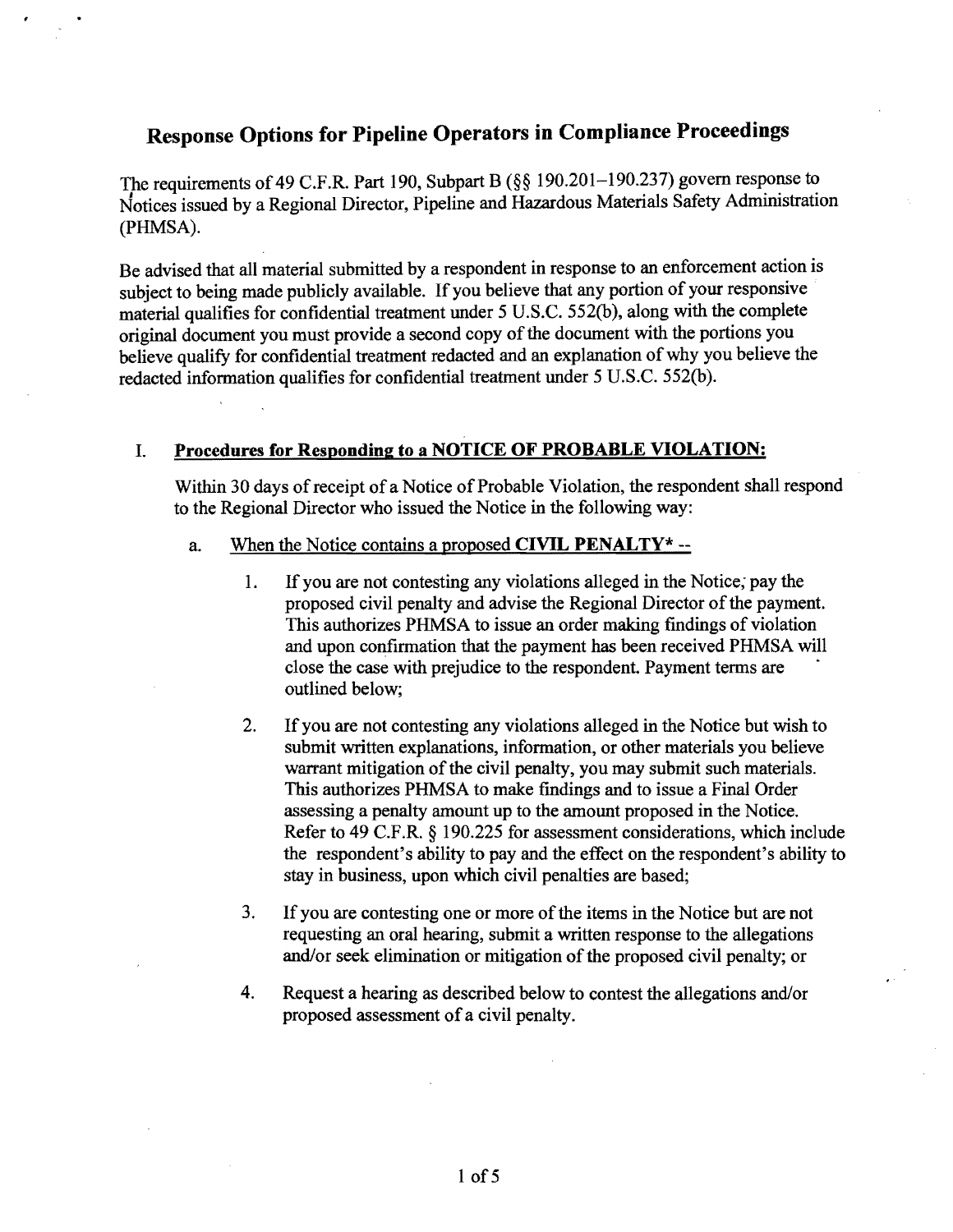#### b. When the Notice contains a proposed **COMPLIANCE ORDER\*** --

- 1. If you are not contesting the compliance order, notify the Regional Director that you intend to take the steps in the proposed compliance order;
- 2. If you are not contesting the compliance order but wish to submit written explanations, information, or other materials you believe warrant modification of the proposed compliance order in whole or in part, or you seek clarification of the terms of the proposed compliance order, you may submit such materials. This authorizes PHMSA to make findings and issue a compliance order;
- 3. If you are contesting the proposed compliance order but are not requesting an oral hearing, submit written explanations, information, or other materials in answer to the allegations in the Notice and stating your reasons for objecting to the proposed compliance order items in whole or in part; or
- 4. Request a hearing as described below to contest the allegations and/or proposed compliance order items.

#### c. When the Notice contains a **WARNING ITEM** -

No written response is required. The respondent is warned that if it does not take appropriate action to correct these items, enforcement action will be taken if a subsequent inspection reveals a violation.

\* Failure of the respondent to respond to the Notice within 30 days of receipt constitutes a waiver of the right to contest the allegations in the Notice and authorizes the Associate Administrator for Pipeline Safety to find facts as alleged in the Notice without further notice to the respondent and to issue a Final Order.

### II. **Procedures for Responding to a NOTICE OF AMENDMENT\*-**

Within 30 days of receipt of a Notice of Amendment, the respondent shall respond to the Regional Director who issued the Notice in the following way:

- a. If you are not contesting the Notice, notify the Regional Director of your plans to address the inadequacies identified in the Notice;
- b. If you are not contesting the Notice but wish to submit written explanations, information, or other materials you believe warrant modification of the Notice of Amendment in whole or in part, or you seek clarification of the terms of the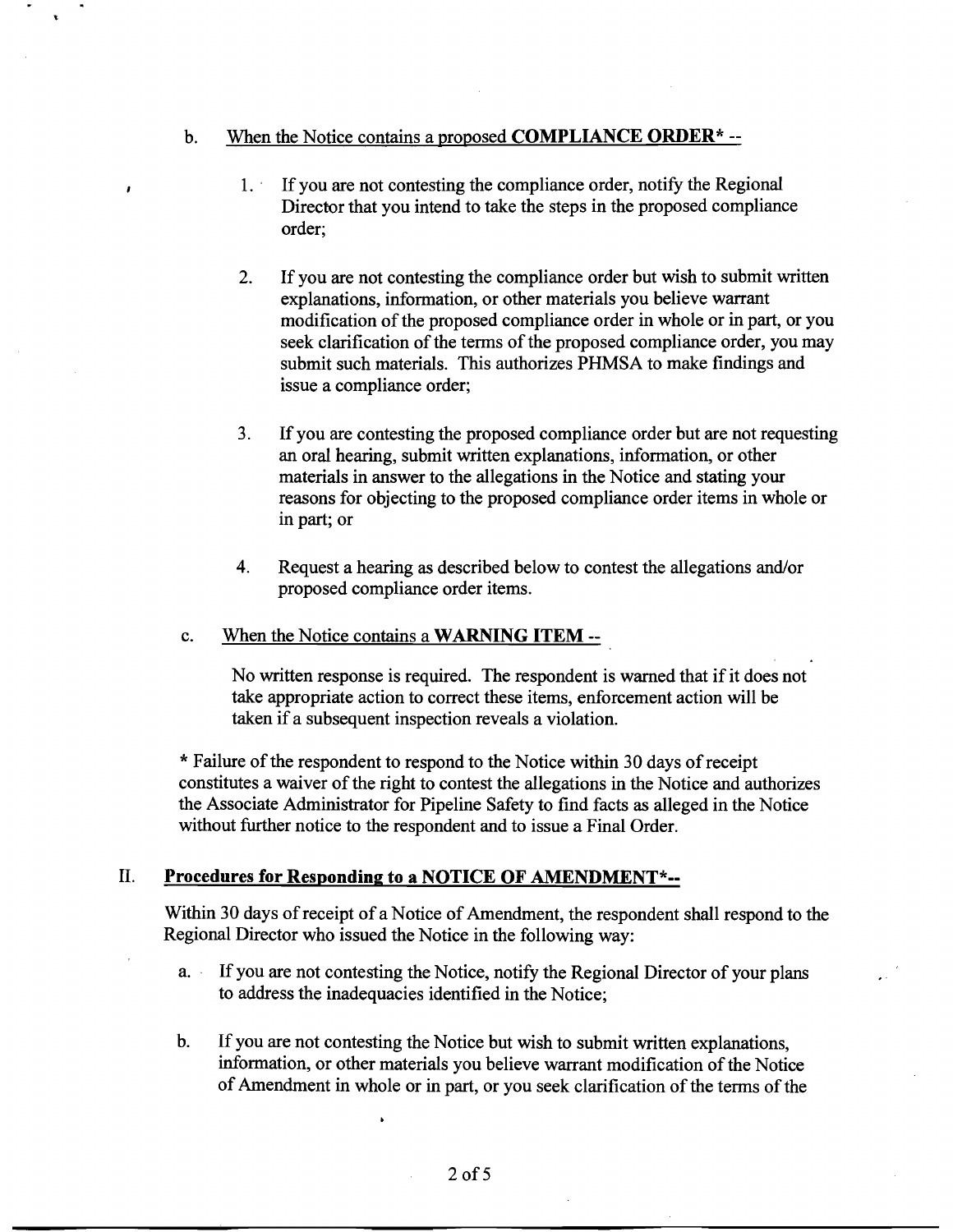Notice of Amendment, you may submit such materials. This authorizes PHMSA to make fmdings and issue an Order Directing Amendment;

- c. If you are contesting the Notice of Amendment but are not requesting an oral hearing, submit written explanations, information, or other materials in answer to the allegations in the Notice and stating your reasons for objecting to the Notice of Amendment items in whole or in part; or
- d. Request a hearing as described below to contest the allegations in the Notice.

\* Failure of the respondent to respond to the Notice within 30 days of receipt constitutes a waiver of the right to contest the allegations in the Notice and authorizes the Associate Administrator for Pipeline Safety to fmd facts as alleged in the Notice without further notice to the respondent and to issue a Final Order.

#### III. Procedure for Requesting a Hearing

A request for a hearing must be in writing and accompanied by a statement ofthe issues that the respondent intends to raise at the hearing. The issues may relate to the allegations, new information, or to the proposed compliance order or proposed civil penalty amount. Refer to 49 C.F.R. § 190.225 for assessment considerations upon which civil penalties are based. A respondent's failure to specify an issue may result in waiver of the right to raise that issue at the hearing. The respondent's request must also indicate whether or not respondent will be represented by counsel at the hearing. Failure to request a hearing in writing within 30 days of receipt of a Notice waives the right to a. hearing. In addition, if the amount of the proposed civil penalty or the proposed corrective action is less than \$10,000, the hearing will be held by telephone, unless the respondent submits a written request for an in-person hearing. Complete hearing procedures can be found at 49 C.F.R. § 190.211.

#### IV. Extensions of Time

An extension of time to prepare an appropriate response to a Notice may be granted, at the agency's discretion, following submittal of a written request to the Regional Director. The request must indicate the amount of time needed and the reasons for the extension. The request must be submitted within 30 days of receipt of the Notice.

#### V. Freedom of Information Act

Any material provided to PHMSA by the respondent, and materials prepared by PHMSA including the Notice and any order issued in this case, may be considered public information and subject to disclosure under the Freedom of Information Act (FOIA). If you believe the information you are providing is security sensitive, privileged, confidential or may cause your company competitive disadvantages, please clearly identify the material and provide justification why the documents, or portions of a document, should not be released under FOIA. If we receive a request for your material, we will notify you if PHMSA, after reviewing the materials and your provided justification, determines that withholding the materials does not meet any exemption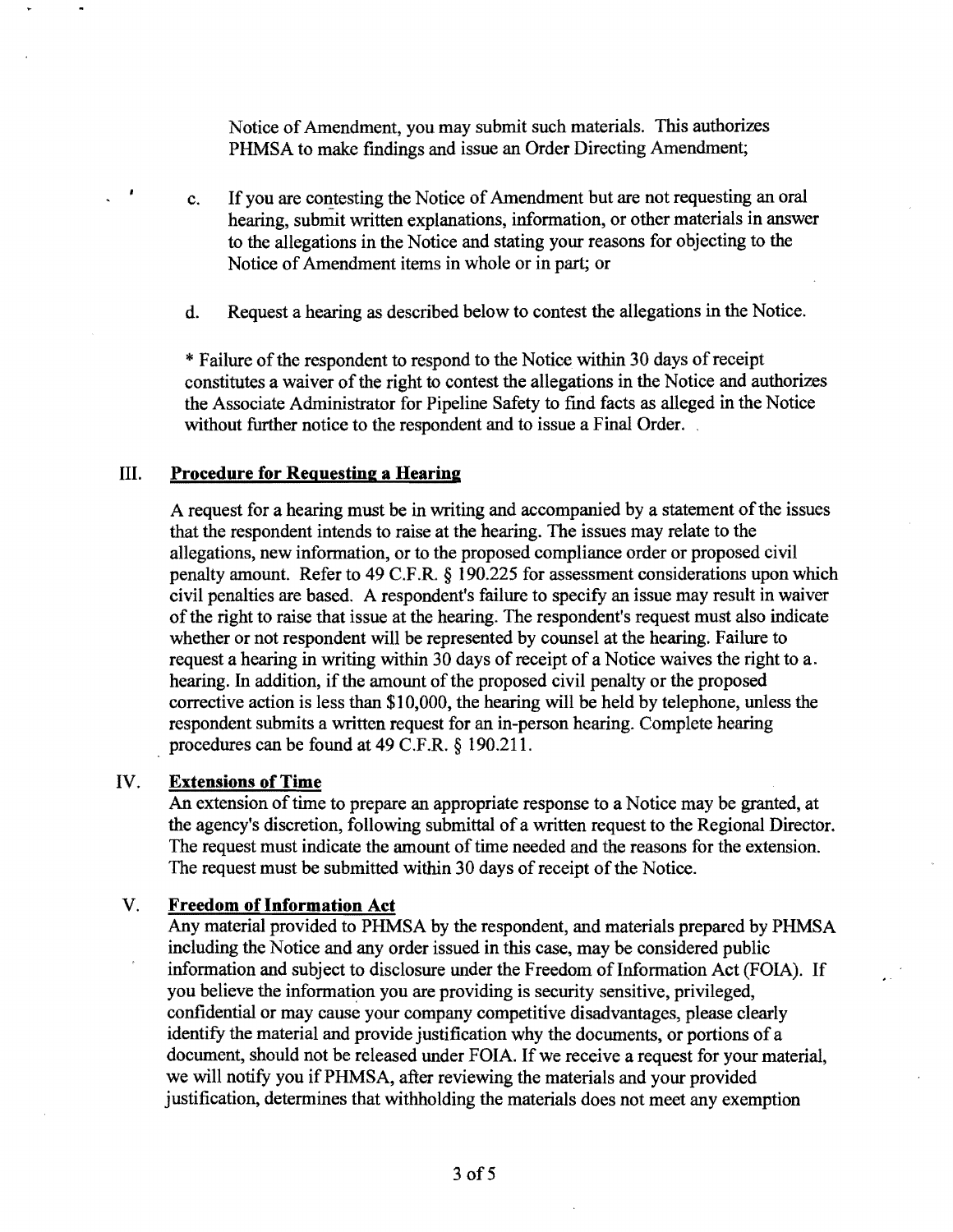provided under the FOIA. You may appeal the agency's decision to release material under the FOIA at that time. Your appeal will stay the release of those materials until a final decision is made.

 $\lambda \rightarrow$ 

#### VI. Small Business Regulatory Enforcement Fairness Act Information

The Small Business and Agricultural Regulatory Enforcement Ombudsman and 10 Regional Fairness Boards were established to receive comments from small businesses about federal agency enforcement actions. The Ombudsman will annually evaluate the enforcement activities and rate each agency's responsiveness to small business. If you wish to comment on the enforcement actions of the Pipeline and Hazardous Materials Safety Administration, calI1-888-REG-FAIR (1-888-734-3247) or go to http://www.sba.gov/ombudsman/dsp\_faq.html.

#### VII. Payment Instructions

 $\bullet$ 

#### *Civil Penalty Payments ofLess Than \$10,000*

Payment of a civil penalty of less than \$10,000 proposed or assessed, under Subpart B of Part 190 of the Pipeline Safety Regulations can be made by certified check, money order or wire transfer. Payment by certified check or money order (containing the CPF Number for this case) should be made payable to the "Department of Transportation" and should be sent to:

Federal Aviation Administration Mike Monroney Aeronautical Center Financial Operations Division (AMZ-341) P.O. Box 269039 Oklahoma City, OK 73125-4915

Wire transfer payments of less than \$10,000 may be made through the Federal Reserve Communications System (Fedwire) to the account of the U.S. Treasury. Detailed instructions are provided below. Questions concerning wire transfer should be directed to the Financial Operations Division at (405) 954-8893, or at the above address.

### *Civil Penalty Payments of\$10,000 or more*

Payment of a civil penalty of \$10,000 or more proposed or assessed under Subpart B of Part 190 of the Pipeline Safety Regulations must be made wire transfer (49 C.F.R. § 89.21 (b)(3)), through the Federal Reserve Communications System (Fedwire) to the account of the U.S. Treasury. Detailed instructions are provided below. Questions concerning wire transfers should be directed to the Financial Operations Division at (405) 954-8893, or at the above address.